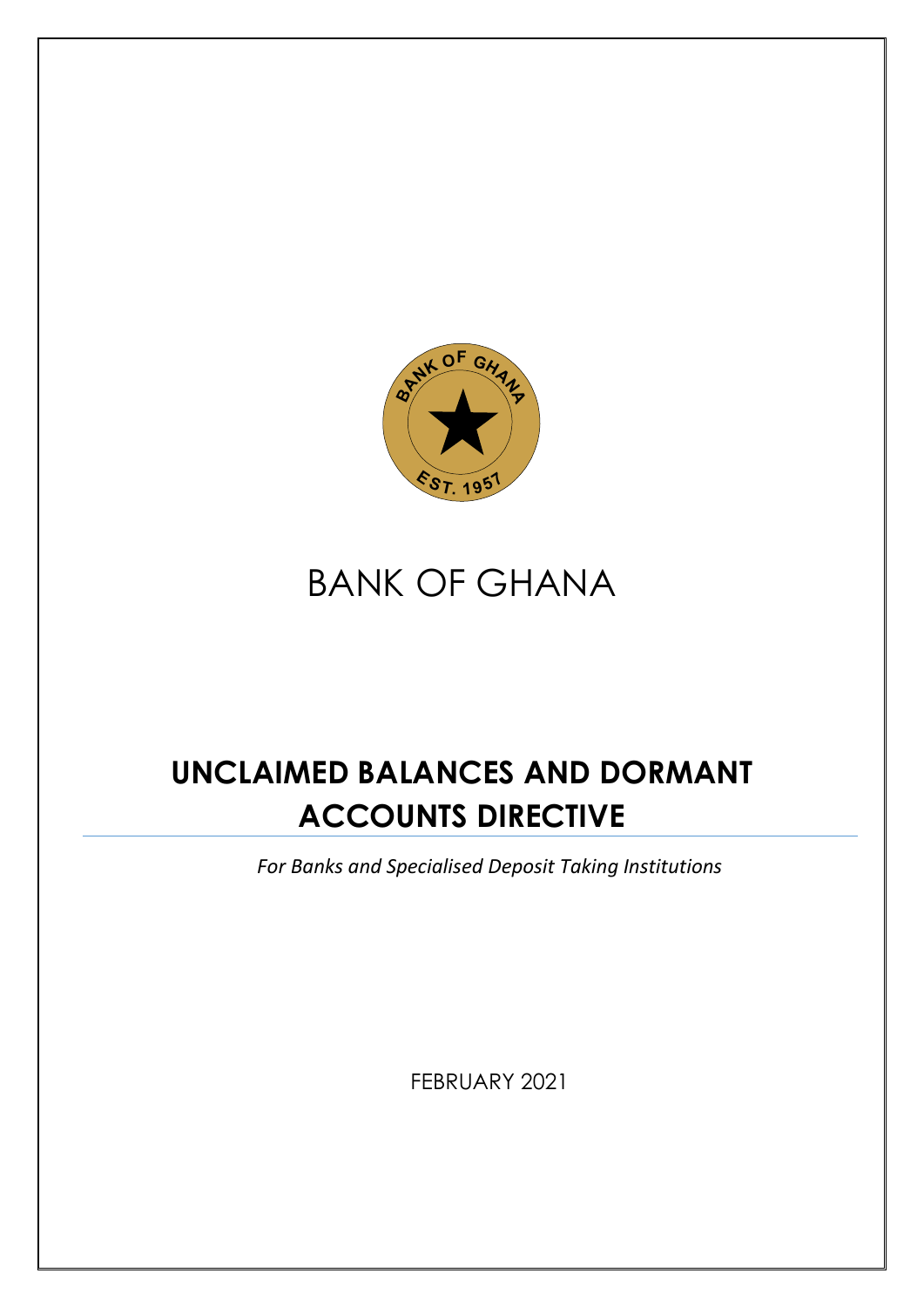## Contents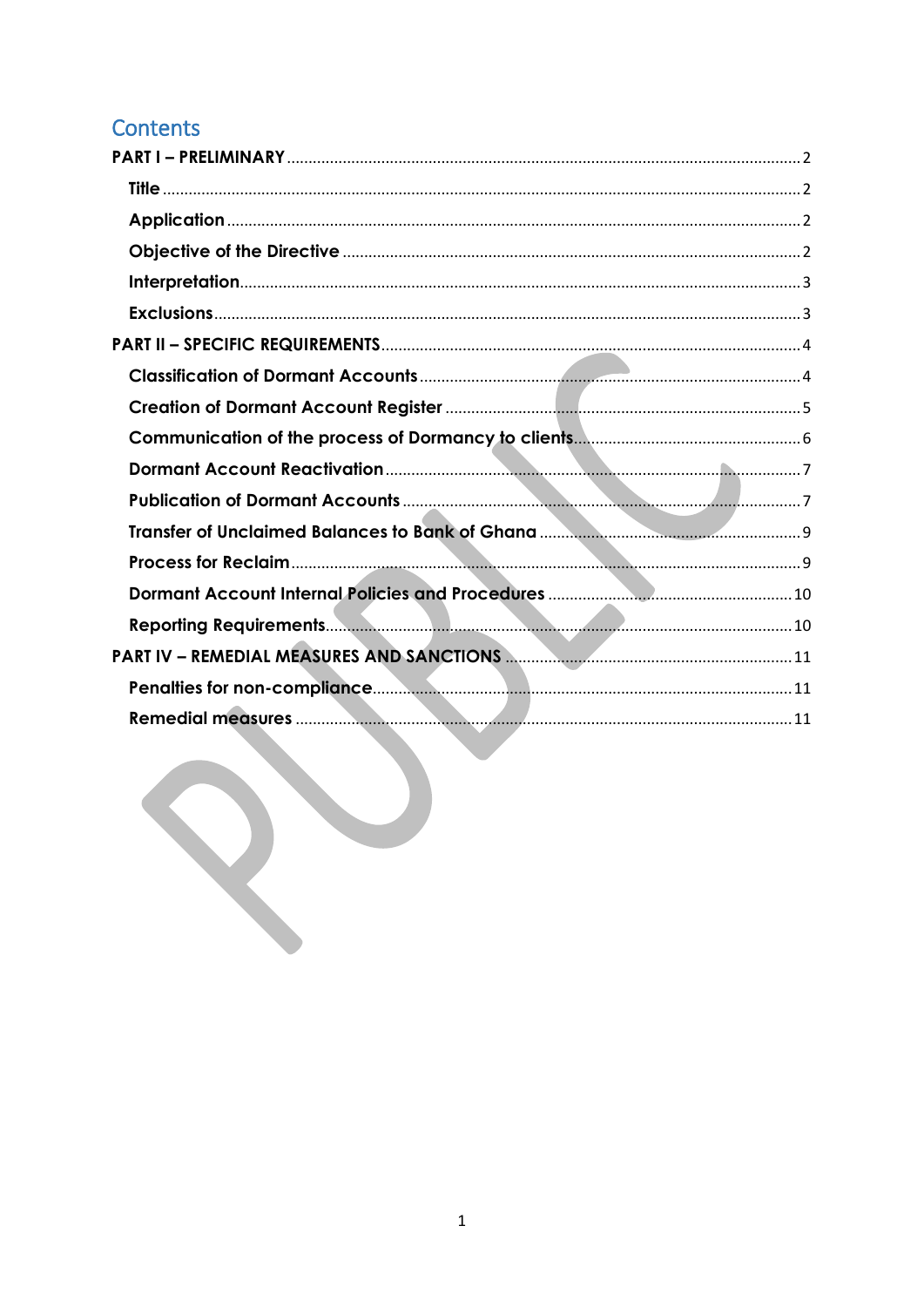### <span id="page-2-0"></span>**PART I – PRELIMINARY**

#### <span id="page-2-1"></span>**Title**

1. This Directive shall be cited as the Unclaimed Balances and Dormant Accounts Directive, 2021.

#### <span id="page-2-2"></span>**Application**

- 2. This Directive is:
	- a. issued pursuant to Section 92 of the Banks and Specialised Deposit-Taking Institutions Act, 2016 (Act 930);
	- b. applicable to Banks, Rural and Community Banks, Savings and Loans Companies, Finance Houses and Microfinance institutions;
	- c. applicable to any other deposit-taking institution as may be determined by the Bank of Ghana.

#### <span id="page-2-3"></span>**Objectives**

- 3. The objectives of this Directive are to:
	- (a) operationalise Section 143 of the Banks and Specialised Deposit-Taking Institutions Act, 2016 (Act 930)
	- (b) establish processes and procedures for reclaim of funds by Dormant Account Holders or their legal representatives; and
	- (c) ensure that funds of customers of regulated financial institutions that become dormant are adequately protected.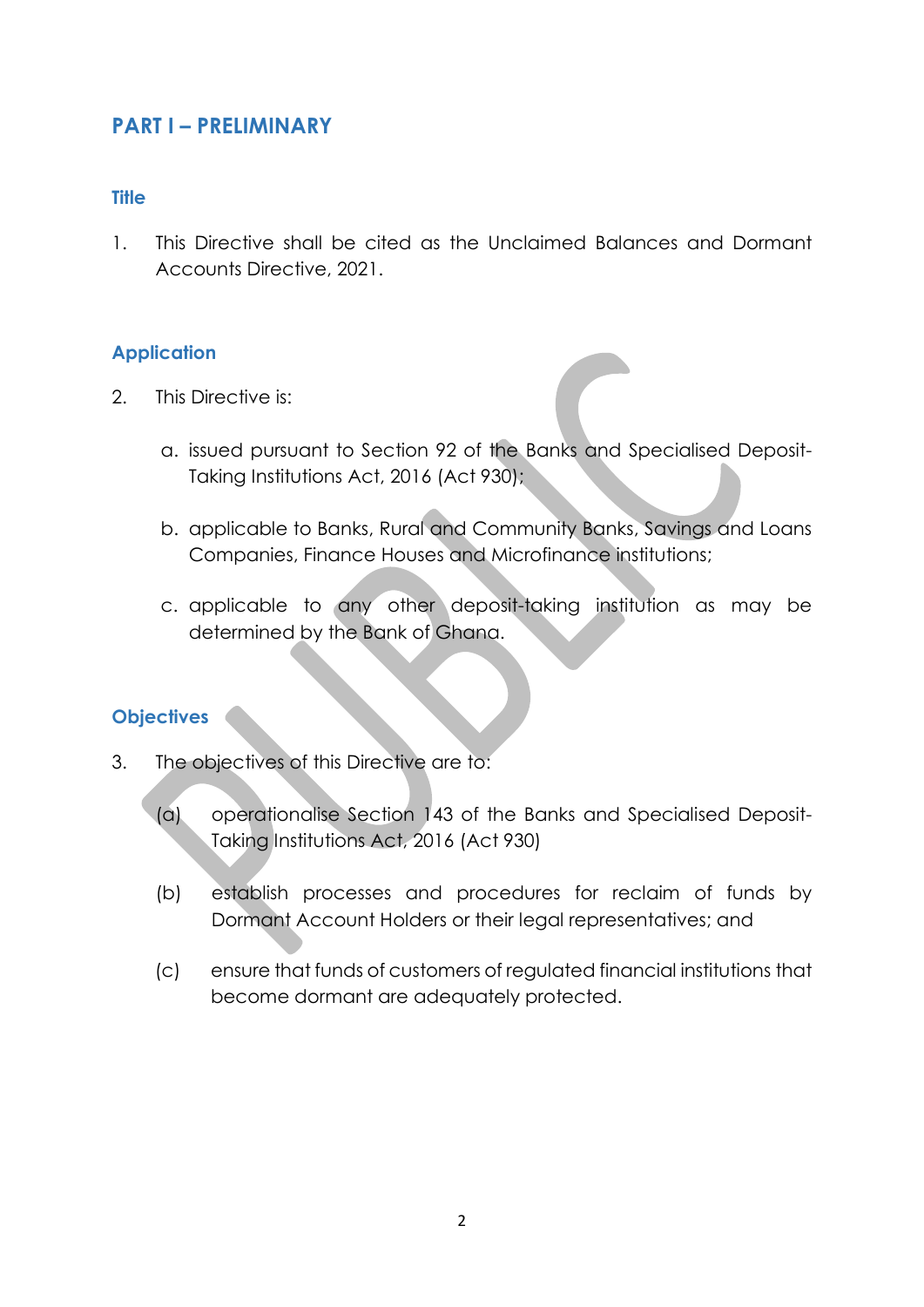#### <span id="page-3-0"></span>**Interpretation**

#### 4. **In this Directive, unless the context otherwise requires,**

**"Dormant account register"** means a separate register created in the books of the regulated financial institution to maintain and manage dormant accounts.

**"Regulated Financial Institution"** means a bank, savings and loans company, rural and community bank, microfinance institution, finance house company regulated under the Banks and Specialized Deposit-Taking Institution Act, 2016 (Act 930) and any other deposit-taking institutions as may be determined by the Bank of Ghana.

 **"Unclaimed funds"** means balances on dormant accounts specified in Paragraph 7 and 8 of this Directive that are due for transfer to the Bank of Ghana.

#### <span id="page-3-1"></span>**Exclusions**

- 5. This Directive shall not be applicable to accounts that are;
	- a. subjects of litigation,
	- b. subjects of fraud investigations by a regulatory authority or law enforcement agencies,
	- c. subjects of any encumbrance including but not limited to liens and collaterals,
	- d. in credit due to errors including system errors and are under investigation for correction.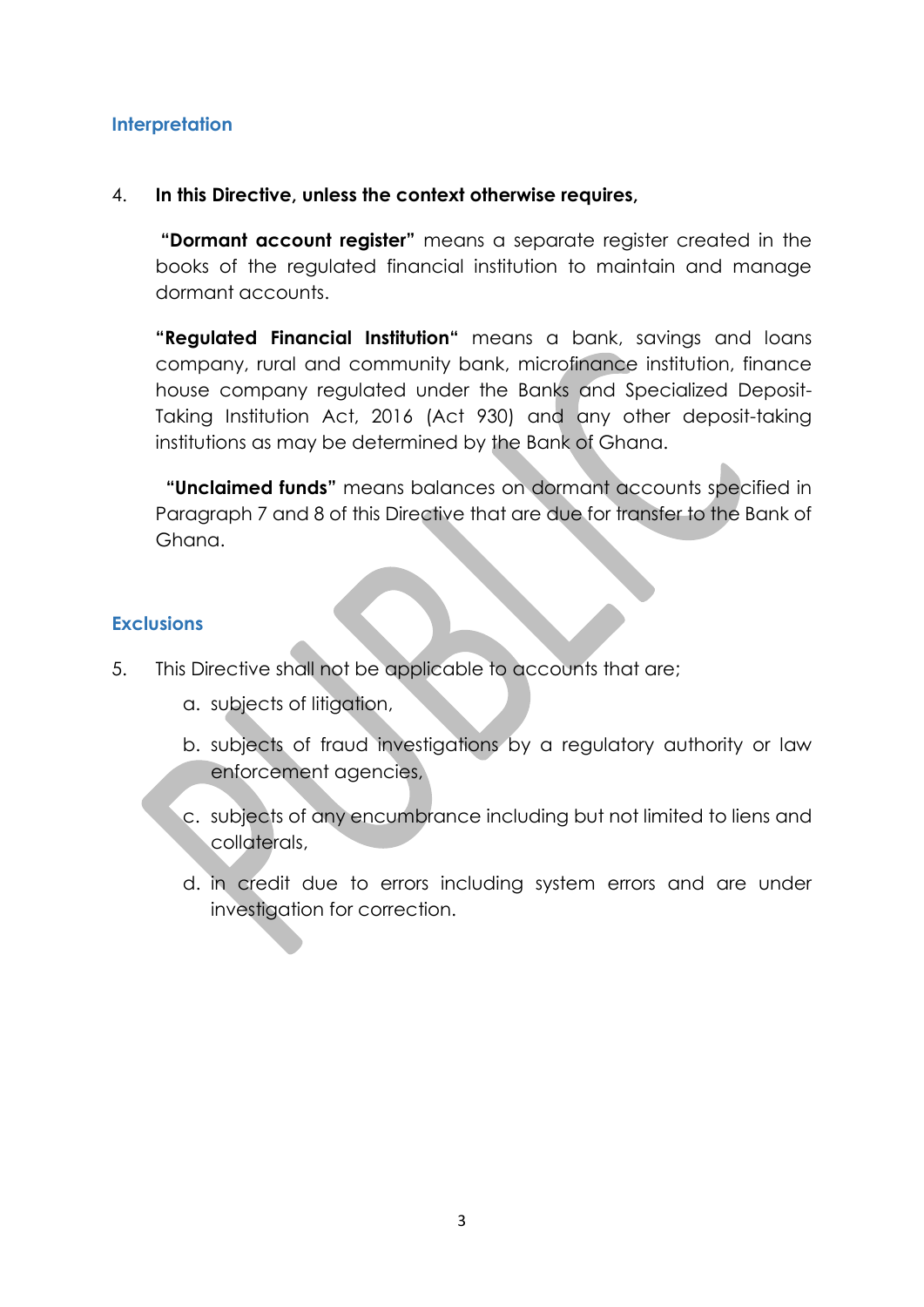## <span id="page-4-0"></span>**PART II – SPECIFIC REQUIREMENTS**

#### <span id="page-4-1"></span>**Classification of Dormant Accounts**

- 6. Pursuant to Section 143 of Act 930, the following shall be classified as dormant:
	- a) a current or savings account with a credit balance and their derivatives with no 'customer-initiated activity' by the account holder or a third party on the account holder's behalf for a period of two (2) years;
	- b) a time deposit account with no customer-initiated activity by the account holder or a third party on the account holder's behalf for a period of two (2) years after the maturity date of the deposit;
	- c) a prepaid card account and or any other funds belonging to a customer or non-customer of the regulated financial institution that has not been accessed or operated for a period of two (2) years.
- 7. In the case of fixed deposits or investments scheduled by a customer to roll over upon maturity and the roll-over has persisted for more than three (3) consecutive roll overs or two years whichever is longer, a regulated financial institution shall initiate actions to re-identify the customer, renew consent to continue the instructions and update the customer's records.
- 8. Where the regulated financial institution is unable to contact the fixed deposit account holder pursuant to subsection 7, the regulated financial institution shall transfer the funds to the dormant account register.
- 9. For the purpose of this Directive, customer-initiated activity shall include cash or cheque deposits, withdrawals, transfers to or from account including standing orders, direct debit/credit and payments out of the account made by the account holder or their legal representative.
- 10. A customer initiated activity shall not include regular or automated inflows such as interest payments that accrue on the account and bank charges.
- 11. A regulated financial institution shall not allow a third party withdrawal from an account that has received only inflows (including non-customer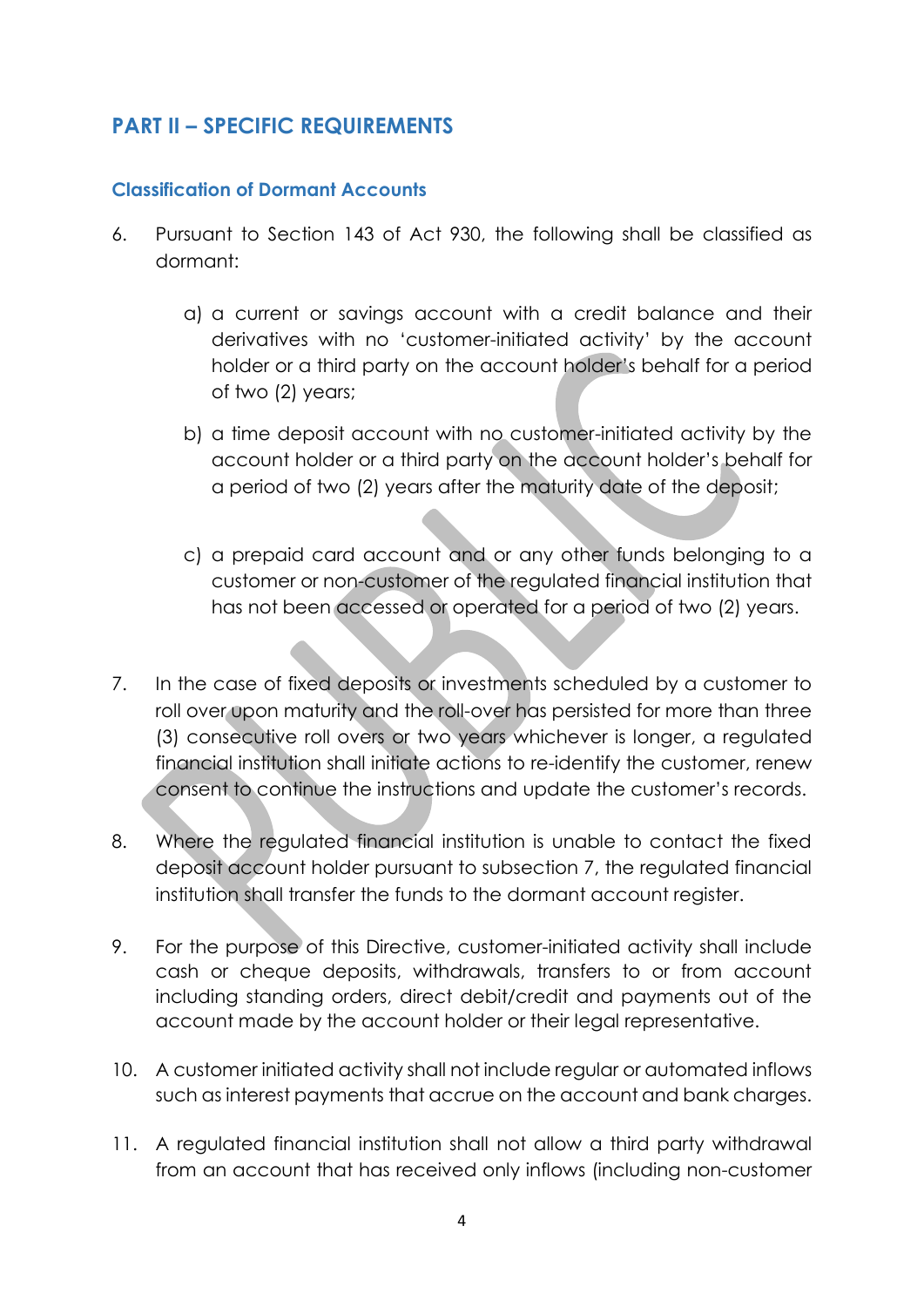initiated credits) for a period of two (2) years without contacting the account holder.

12. Where a customer has two or more accounts with the same regulated financial institution and any but not all of the accounts has not been operated for a period of two years, the account involved may be protected and not classified as dormant provided that the customer is notified of the inactivity of that account(s) and response received.

#### <span id="page-5-0"></span>**Creation of Dormant Account Register**

- 13. In accordance with Section 143 (2) of Act 930, an account referred to in Paragraph 6, shall be transferred to a separate register of dormant accounts in the books of the regulated financial institution.
- 14. An account transferred to the register of dormant account shall not attract any service charge or account related fees. Interest bearing accounts transferred to the dormant account register shall also cease to accrue any interest.
- 15. Where an account becomes dormant and the balance is less than an amount determined by the Bank of Ghana, the regulated financial institution may
	- a) Transfer the account to the dormant account register or
	- b) Close the account after due notice to the customer of the decision to close the account and transfer funds to the customer or the Bank of Ghana where the customer could not be reached.
- 16. A regulated financial institution shall maintain all records of account information and transactions prior to transfer to a dormant account register. The reference of the records shall be at a minimum, the last transaction at the beginning of the two years before becoming dormant initiated by the Dormant Account Holder or a third party on behalf of the Dormant Account Holder.
- 17. A Dormant account shall continue to be covered under the Ghana Deposit Protection Scheme until transfer to the Bank of Ghana.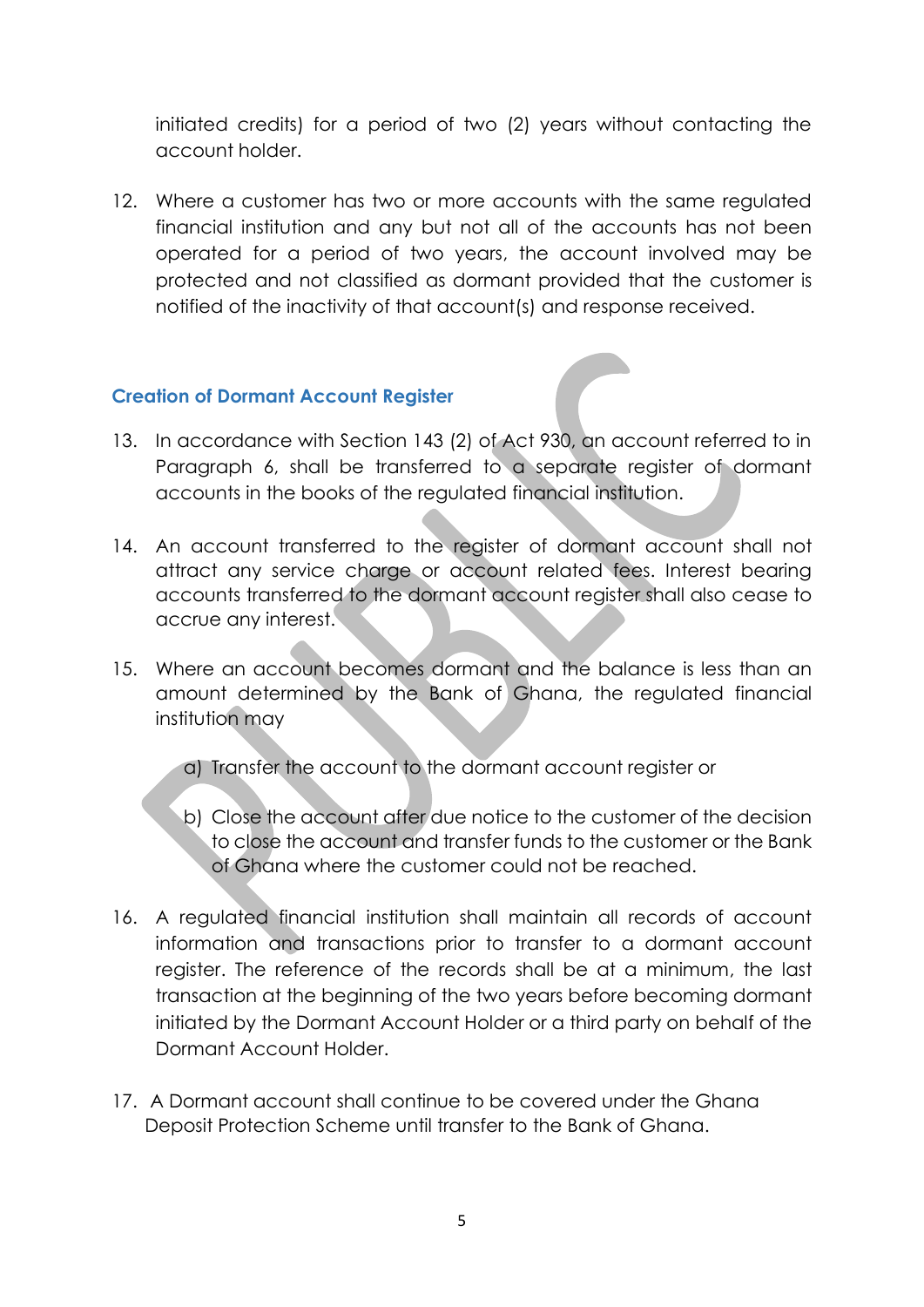#### <span id="page-6-0"></span>**Communication of the process of Dormancy to clients**

- 18. A regulated financial institution shall take adequate steps to contact an Account Holder at least three (3) months prior to an account falling into dormancy.
- 19. A regulated financial institution shall serve a "Dormant Account Notice" to a Dormant Account Holder through the last known address including but not limited to the following:
	- a) Physical visitation;
	- b) Phone call or Short Messaging Services (SMS);
	- c) Email; or
	- d) Any agreed form of communication during account initiation
- 20. A regulated financial institution shall provide information to the relevant Dormant Account Holder on the procedure for dormant account reactivation.
- 21. A regulated financial institution shall contact the "Next of Kin" or other designated person of the Dormant Account Holder where efforts to locate the Dormant Account Holder prove futile.
- 22. In an effort to locate a Dormant Account Holder, a regulated financial institution shall not disclose the account balances and any other sensitive information to any third party.
- 23. In all instances of establishing contact with a Dormant Account Holder or Next of Kin or designated contact person, all associated cost shall be borne by the regulated financial institution.

#### **Dormant Account that receives credit**

24. A regulated financial institution shall allow credits into an account classified as dormant but in accordance with section 143(1) of Act 930 shall not permit a withdrawal until the account is reactivated.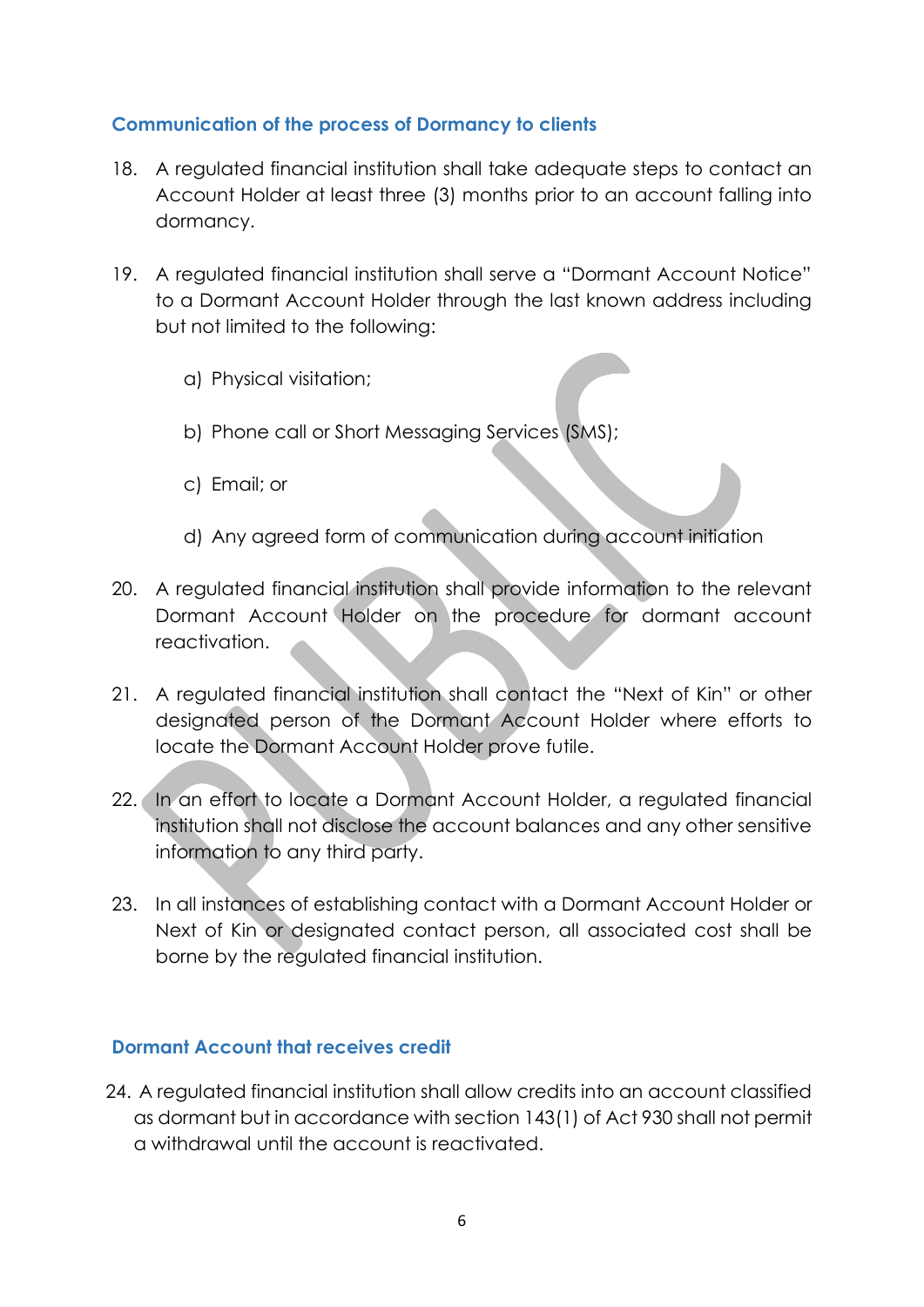- 25. A regulated financial institution shall move an account referred to in paragraph 24 from the dormant account register but shall not permit a withdrawal until the account is reactivated.
- 26. A regulated financial institution shall take all necessary steps to ensure that a dormant account that receives credit complies with AML/CFT requirements.

#### <span id="page-7-0"></span>**Dormant Account Reactivation**

- 27. A regulated financial institution shall take all necessary steps to identify a Dormant Account Holder prior to initiating dormant account reactivation.
- 28. A request for withdrawal or activation of an account classified as dormant by the account holder or legal representative shall be made in writing or in a manner specified by the regulated financial institution.
- 29. A withdrawal or transfer shall not be permitted on an account referred to in Paragraph 6 except with the permission of two authorized officers of the regulated financial institution.
- 30. The authorised officers shall include the branch manager and one (1) authorised officer of the regulated financial institution. In the absence of the branch manager, the next senior officer shall act on the branch manager's behalf. Upon the branch manager's return to his post the transaction shall immediately be brought to the branch manager's attention.
- 31. A regulated financial institution shall keep evidence of request for activation or withdrawal for as long as the required statutory retention period for banking and financial records.
- 32. A regulated financial institution shall not apply any fees or charges for a request for dormant account reactivation.

#### <span id="page-7-1"></span>**Publication of Dormant Accounts**

33. In accordance with Section 143 (4) of Act 930, where an account is transferred to a register of dormant accounts and the account has been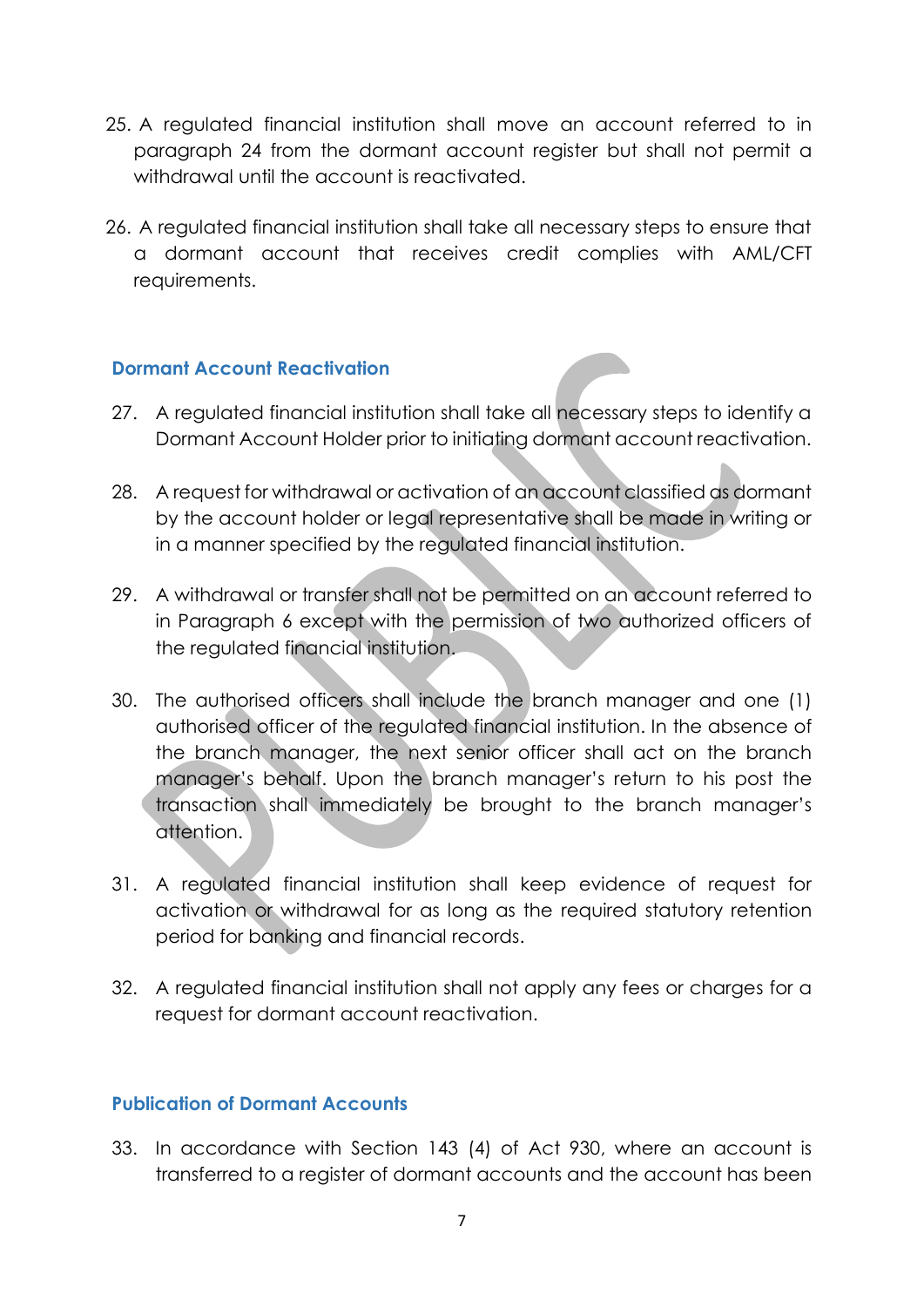on the register for three years, the regulated financial institution shall advertise or publish in at least two daily newspapers of national circulation, the fact that the account has been on the register of dormant accounts for three years.

- 34. Subject to paragraph (33), a regulated financial institution may publish dormant accounts in the virtual versions of the daily newspapers of national circulation.
- 35. For purposes of effective publication, a regulated financial institution shall publish a notice in at least two print daily newspapers to the effect that dormant accounts of the regulated financial institution have been published in the virtual versions of a newspaper and providing the link to the virtual publication.
- 36. The information to be published in the newspapers shall be limited to only the name and branch of the account holder and the date the account became dormant in the format specified in Annexure 1 or as may be determined by the Bank of Ghana.
- 37. The accounts to be published may be limited to a dormant account with a positive balance or any other threshold determined by the Bank from time to time.
- 38. A regulated financial institution, in addition to paragraph 34, shall publish the list of all dormant accounts on its website and it shall remain displayed for at least a period of fourteen (14) calendar days.
- 39. All publications shall include a notice that the balances of the affected accounts shall be transferred to the Bank of Ghana after two (2) weeks from the date of publication.
- 40. A regulated financial institution shall publish a dormant account within six (6) months after staying on the register of dormant accounts for three (3) years.
- 41. A regulated financial institution in accordance with paragraph 34 may undertake a mass publication of dormant accounts at least every six (6) months.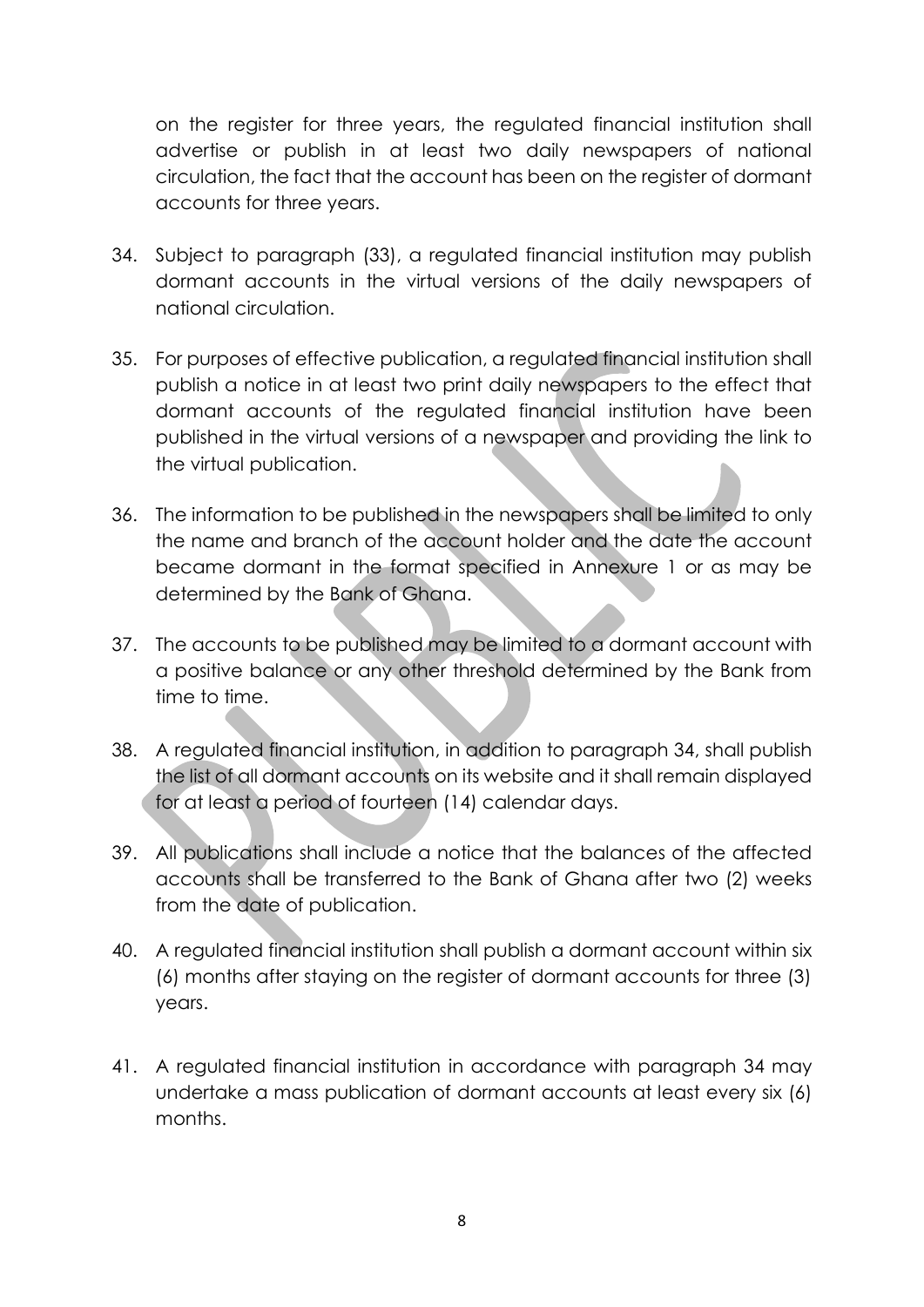42. A regulated financial institution shall not pass on the cost of publication to affected account holder.

#### <span id="page-9-0"></span>**Transfer of Unclaimed Balances to Bank of Ghana**

- 43. Where an account has been in the register of dormant accounts for a period of three (3) years and has been advertised as required, the balance on a dormant account shall be transferred to the Bank of Ghana in accordance with section 143(6) of Act 930.
- 44. The transfer of the unclaimed funds shall not be effected until twenty one (21) calendar days have elapsed after the date of publication but not exceeding twenty eight (28) calendar days and the advice bearing details of beneficiaries shall be submitted to the Bank of Ghana in the format specified by the Bank of Ghana.
- 45. The Bank of Ghana shall upon receipt of the transferred unclaimed funds, acknowledge receipt of same on a form to be attached to the list of accounts and items transferred by the regulated financial institution.
- 46. The Bank of Ghana shall keep appropriate records on the unclaimed balances transferred to the Bank in addition to claims made.
- 47. The funds to which account holders or beneficiaries are entitled may be claimed from the Bank of Ghana. The amount payable shall be the exact amount received from the regulated institution and shall not include interest.

#### <span id="page-9-1"></span>**Process for Reclaim**

- 48. A regulated financial institution shall display a poster in all banking halls on the process of reclaim of funds of dormant accounts transferred to the Bank of Ghana. This shall include information on how accounts of customers may be regarded as dormant.
- 49. A regulated financial institution that receives a request from a dormant account holder of funds transferred to the Bank of Ghana shall take steps to validate and seek the claim on behalf of the claimant at the Bank of Ghana.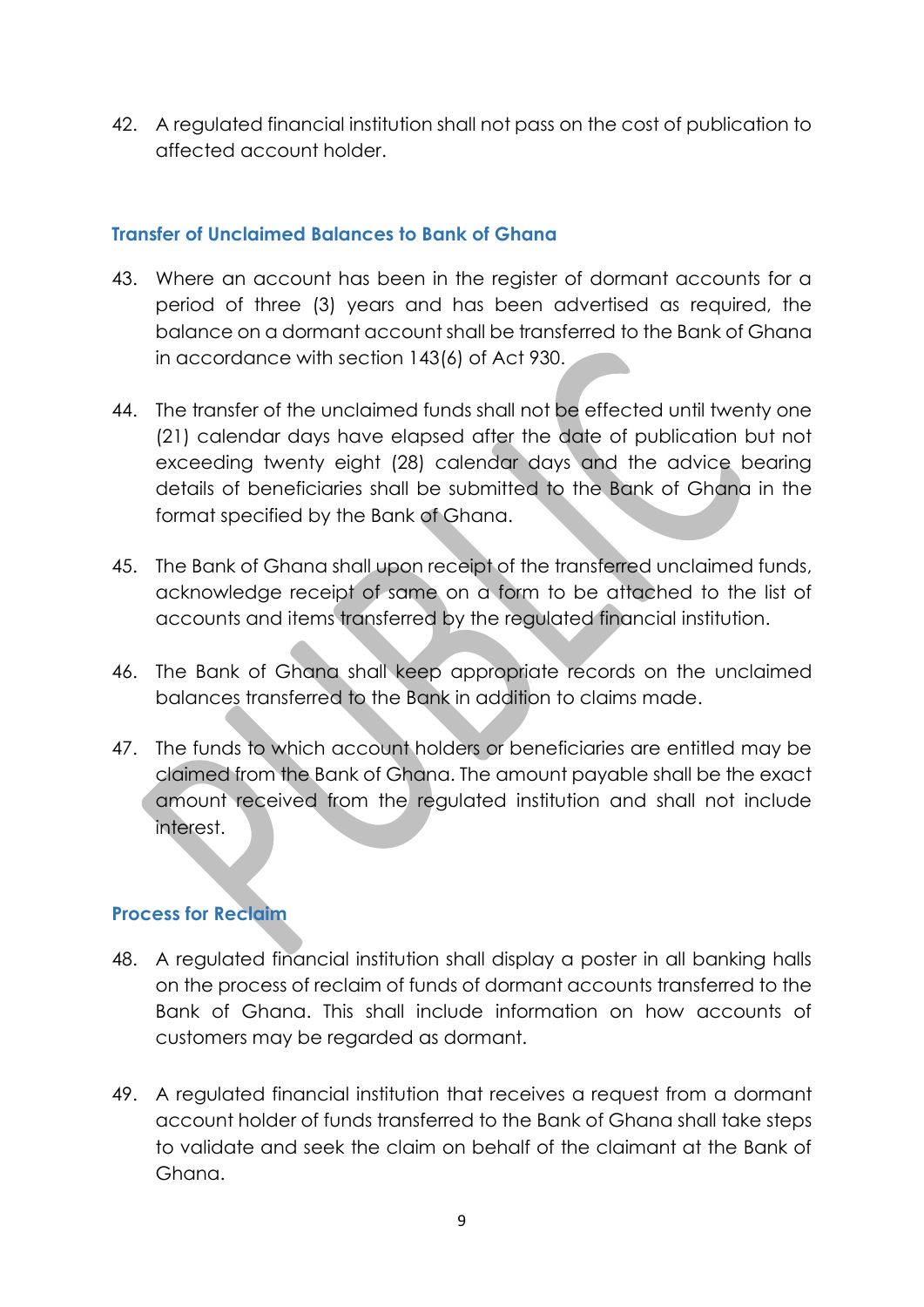- 50. A regulated financial institution shall submit a validated claim within five (5) working days after receipt of the claim to the Bank of Ghana in the format specified by the Bank of Ghana.
- 51. Where a claim is made at the Bank of Ghana by the dormant account holder or its representative, the Bank of Ghana shall in consultation with the regulated financial institution validate the claim.
- 52. The Bank of Ghana upon validating a claim or receipt of a validated claim, shall transfer to an account of the claimant domiciled at the regulated financial institution, the amount transferred to the Bank of Ghana by the regulated financial institution.

#### <span id="page-10-0"></span>**Dormant Account Internal Policies and Procedures**

- 53. A Regulated financial institution shall establish and implement internal control policies and procedures to oversee the management and protection of accounts specified as dormant.
- 54. A regulated financial institution shall monitor accounts that show tendencies of inactivity and initiate actions to protect same from fraudulent activity.
- 55. A regulated financial institution shall review its dormant account register and procedures at least on a quarterly basis to ensure that controls put in place are effective to prevent abuse of such accounts.
- 56. The review shall be part of the regulated financial institution's internal audit function.

#### <span id="page-10-1"></span>**Reporting Requirements**

- 57. A regulated financial institution shall submit returns to the Bank of Ghana on the accounts transferred to the dormant account register and details of dormant accounts reactivated.
- 58. The return shall be reported on a monthly basis using the form specified by the Bank of Ghana.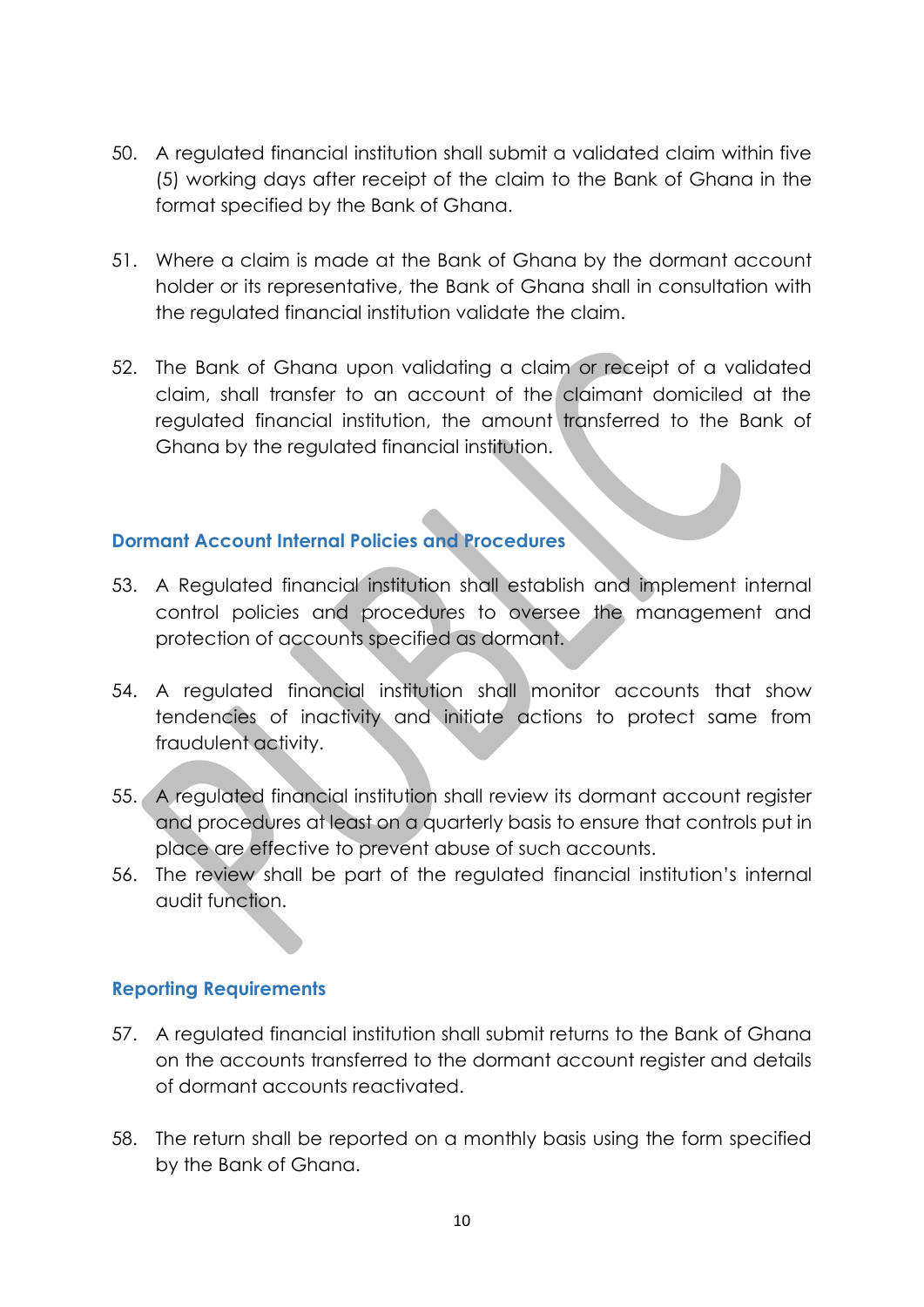## <span id="page-11-0"></span>**PART IV – REMEDIAL MEASURES AND SANCTIONS**

#### <span id="page-11-1"></span>**Penalties for non-compliance**

59. A regulated financial Institution in breach of the provisions of this Directive shall be liable to an administrative penalty of not more than ten thousand penalty units.

#### <span id="page-11-2"></span>**Remedial measures**

60. Notwithstanding the penalties specified in Paragraph 59, the Bank of Ghana may impose any other penalty or take any remedial action that the Bank of Ghana considers appropriate.